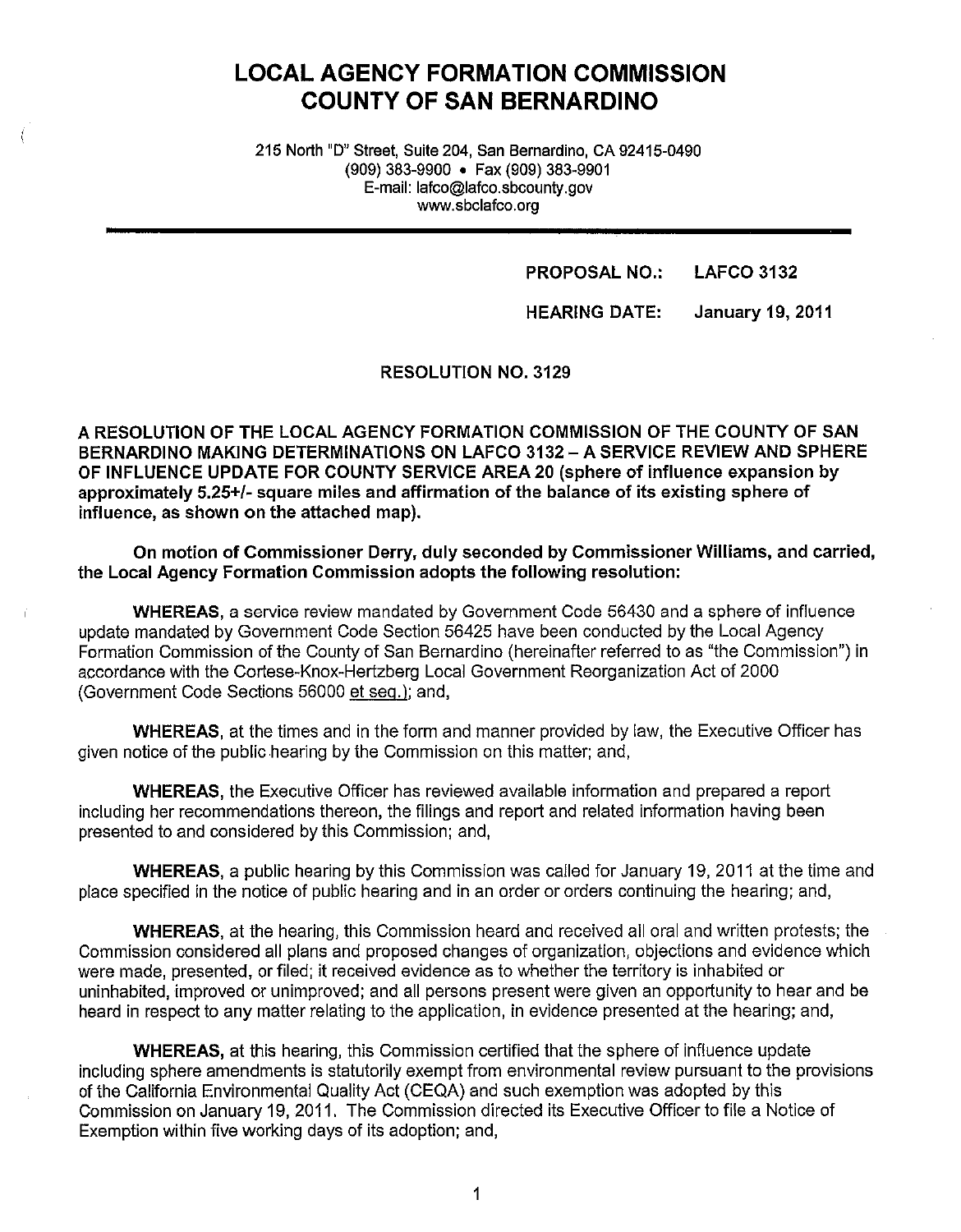**WHEREAS,** based on presently existing evidence, facts, and circumstances filed with the Local Agency Formation Commission and considered by this Commission, it is determined that the sphere of influence for County Service Area 20 (hereafter shown as "CSA 20") shall be amended as shown on the map attached as Exhibit "A" to this resolution, defined as follows:

- (1) Expand CSA 20's sphere of influence to include the entirety of Sections 23, 24, 27, 28, 34, and the northeast ¼ of Section 29 of Township 2 North, Range 6 East, SBM; and,
- (2) Affirm the balance of CSA 20's existing sphere of influence.

**WHEREAS,** the determinations required by Government Code Section 56430 and local Commission policy are included in the report prepared and submitted to the Commission dated January 10, 2011 and received and filed by the Commission on January 19, 2011, a complete copy of which is on file in the LAFCO office. The determinations of the Commission are:

### **1. Growth and population projections for the affected area:**

The rural desert character of the Joshua Tree Community is defined in part by the geographic location, desert environment and low-density residential development. Residential development within the plan area is characterized by large lots, the varied placement of homes, and open spaces around the homes. The character of the community is further defined by the natural environment and by the limited commercial and industrial uses.

### Land Use

The current sphere of influence of CSA 20 coincides with the Joshua Tree Community Plan area. The most prominent County land use designation within the plan area is Rural Living (RL), which makes up approximately 74% or 37,101 acres of the total land area. The second and third most prominent land use districts within the plan area are Resource Conservation (RC) and Single Residential (RS), which make up approximately 12% and 10% of the total land area, respectively. The Joshua Tree plan area also contains Multiple Residential, Community Industrial, Institutional **(IN),** and several commercial land use districts; however these land use districts only make up a small percentage of the total plan area. The majority of the commercial and industrial land use districts are concentrated along Highway 62 in the southwestern portion of the plan area.

For the proposed sphere expansion, the additional 5.25 square miles (within the Homestead Valley Community Plan area) have land use designations of HV/RL-5 (approximately 1,690 acres), HV/RL (approximately 1,280 acres), HV/RL-10 (approximately 30 acres), HV/RC (approximately 40 acres) and HV/IN (approximately 320 acres, where a portion of the Landers Landfill is located).

The Joshua Tree Community plan area contains some Bureau of Land Management (BLM) lands. Those portions of BLM lands that are within the Joshua Tree Community Plan area comprise 10,199 acres, which equates to approximately 17% of the total land area within the plan area.

Residential build-out for the community is estimated to be 37,619 units based on San Bernardino County General Plan current zoning and maximum densities. The additional 5.25 square miles is estimated to have a residential build-out of approximately 853 units. These residential build-out projections are not expected to occur within the 2030 horizon of this report.

### Population Projections

The Joshua Tree Community Plan provides population projections that are based on historic and expected growth trends. The County projections estimate a population range of between 9,387 and 15,500 people by 2030. The larger projections are based on regional permit data. These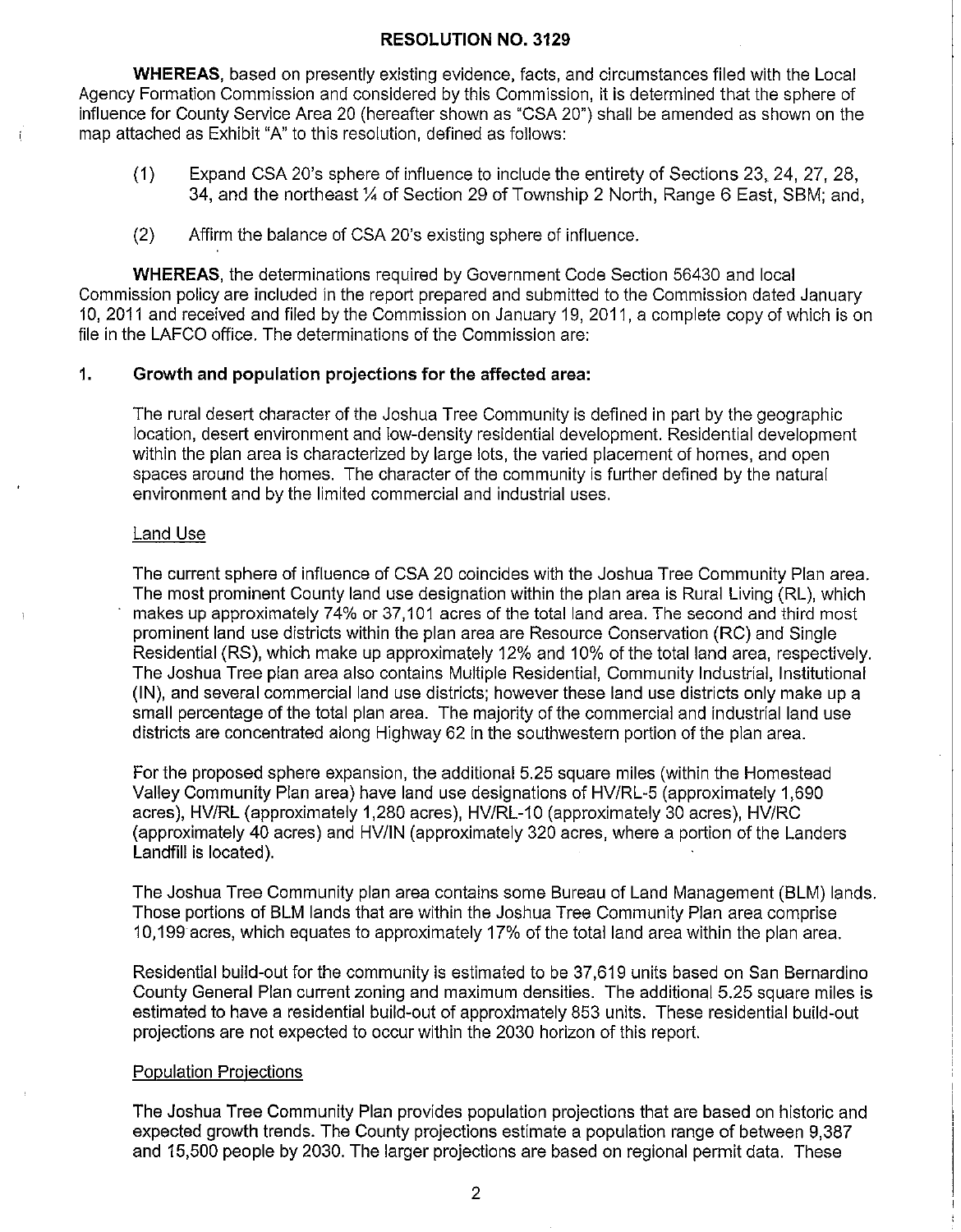numbers imply that the plan area will reach between 11 to 16 percent of its potential population capacity by 2030.

The Southern California Association of Governments (SCAG) in its 2008 Regional Transportation Plan Growth Forecast projected the population and the number of households within the unincorporated community of Joshua Tree to be similar to projections used for the Joshua Tree Community Plan. SCAG projections assume that growth potential is not constrained by a lack of public services or utilities. As such, the population estimates are not target levels, but rather reasonably foreseeable levels, based on the current trends.

Given the similar projections of the Joshua Tree Community Plan and Southern California Association of Governments, it is LAFCO's opinion is that these projections are likely to occur.

### **2. Present and planned capacity of public facilities and adequacy of public services, including infrastructure needs or deficiencies:**

The active function and services for CSA 20 are streetlighting, park and recreation, and roads. These services were confirmed by the County Special Districts Department during the considerations for seating Special District on LAFCO in 1976. The provision of these services is confined to within the boundaries of CSA 20.

### **Streetlighting**

CSA 20 provides streetlighting service within its boundaries. Although CSA 20's FY 2010-11 budget identifies that it funds the operation of 330 streetlights, the County Special Districts Department and Southern California Edison have provided verification that there are currently 298 streetlights funded through CSA 20, no clarification on the 32 light discrepancy was provided. In addition, LAFCO has identified that at least five of the streetlights are outside the boundaries and current sphere for CSA 20. Four of the lights are located within the City of Twentynine Palms and should be transferred to that City while one light is within the unincorporated City of Twentynine Palms sphere.

The streetlights are classified as all night service (activated from dusk until dawn). Southern California Edison owns the streetlights and responds to problems, and CSA 20 provides for payment of the utility costs associated with the individual lights. There are no plans at this time to increase the number of the streetlights. However, if the community continues to see growth in its population, the need for streetlights will also increase. As identified in the Joshua Tree Community Plan, streetlighting in the community will be implemented in accordance with the County's Night Sky Ordinance. Therefore, streetlighting shall only be provided as necessary to meet safety standards and shall be designed so as not to interfere with star-gazing opportunities within the community and in the nearby Joshua Tree National Park.

### Park and Recreation

County Special Districts Department did not provide a park master plan or studies for this review. CSA 20 owns, maintains, and operates four park sites: Sunburst Park (6171 Sunburst Avenue), Community Park (6617 Easterly Drive), Friendly Hills Park (7800 Sunny Vista Road), and Desert View Conservation Area (635 acres).

- Sunburst Park is a 20-acre site with a community center, two baseball fields, playgrounds, water play area, skateboard park, basketball court, tennis and racquetball facilities, picnic shelters/sites.
- Community Park is a 5-acre park with a pre-school/community center building, basketball court, picnic shelters/sites.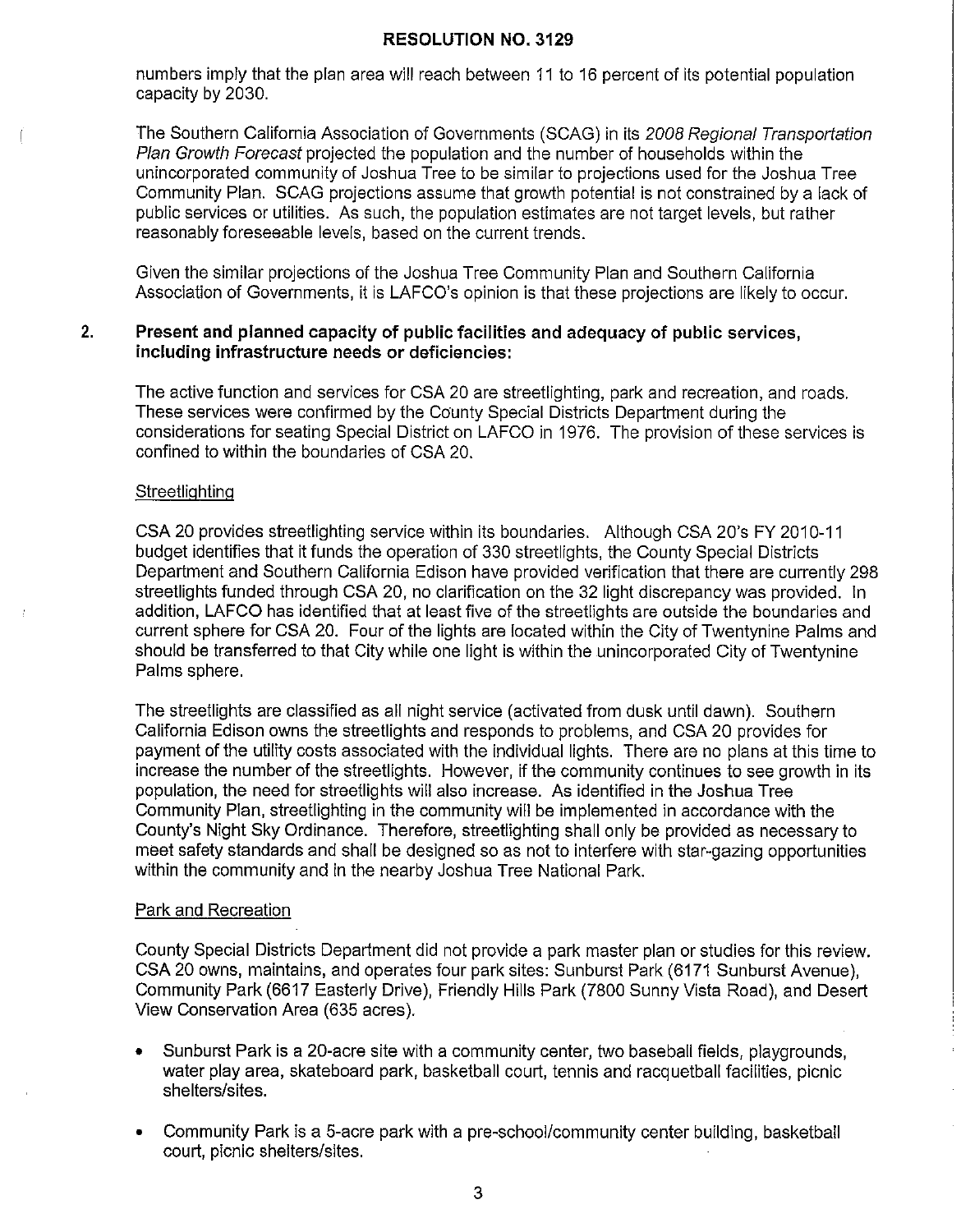- Friendly Hills Park is a 2-acre park with playground and picnic shelters/sites.
- Desert View Conservation Area is a 635-acre natural open space with walking paths and equestrian trails.

CSA 20 also offers a variety of recreation programs such as kids club, sports leagues, holiday celebrations, nutrition for seniors, day camps, including classes in art, music, self defense, aerobics, crafts, yoga, and dance.

For over 30 years, CSA 20 has operated a Recreational Preschool Program. Two morning sessions are offered: one on Mondays, Wednesdays, and Fridays and the other on Tuesday and Thursdays. According to Special Districts Department staff, CSA 20 is about to implement an afternoon program due to its high student enrollment numbers. This program is not directly affiliated with the Morongo Unified School District, but it coordinates with the School District to match the program's curriculum with the educational development needs for school age children.

### Roads

CSA 20 has never provided road service. At present, road service to a portion of the Copper Mountain Mesa area is provided through Zone R-19 of CSA 70. As outlined in the Joshua Tree Community Plan, the community articulated that road maintenance is an area of concern and need for improvement.

### **3. Financial ability of agencies to provide services:**

The primary source of revenue for CSA 20 is its share of the one percent ad valorem general levy. It also receives revenue from space rentals, lease/concession agreements and recreational programs.

As shown on the chart below taken from the FY 2010-11 Budget, CSA 20 generally has enjoyed excess revenues over expenditures. This had resulted in a beginning fund balance of roughly \$773,000 for FY 2010-11. For FY 2010-11, Operating Transfers Out of \$330,000 represents transfers to the capital improvement funds for various capital projects. Departmental revenue of \$1,028,274 represents property taxes and grant funds and is decreasing by \$27,459 due to an anticipated decline in property tax revenues. Also identified on the chart is \$120,000 listed under Other Financing Sources. Special Districts Department staff has identified that of this amount, #100,000 was budgeted for anticipated revenue from a Prop 84 grant associated with the batting cage project. CSA 20 utilizes the County Special Districts Department for management of its operations. To pay for these functions, the FY 2010-11 Budget indicates a transfer to CSA 70 Countywide of \$165,888 for salaries and benefits and services and supplies support.

In addition the budget outlines that CSA 20 has five staff positions, identified as:

- District Services Coordinator Supervises district functions, fiscal management, and office operations
- Recreation Coordinator Recreation Program Development and Operation, Instructor Oversight and Contracts, Sports and Recreational Activities, Preschool Operations, Registrations
- $R$ ecreation Assistant  $-$  Assists in the planning and operation of Recreation Programs, registration of program participants, provides fiscal support, participates in Preschool operations
- Park Maintenance  $II -$  Lead worker for park and facility maintenance
- Park Maintenance I Park and facility maintenance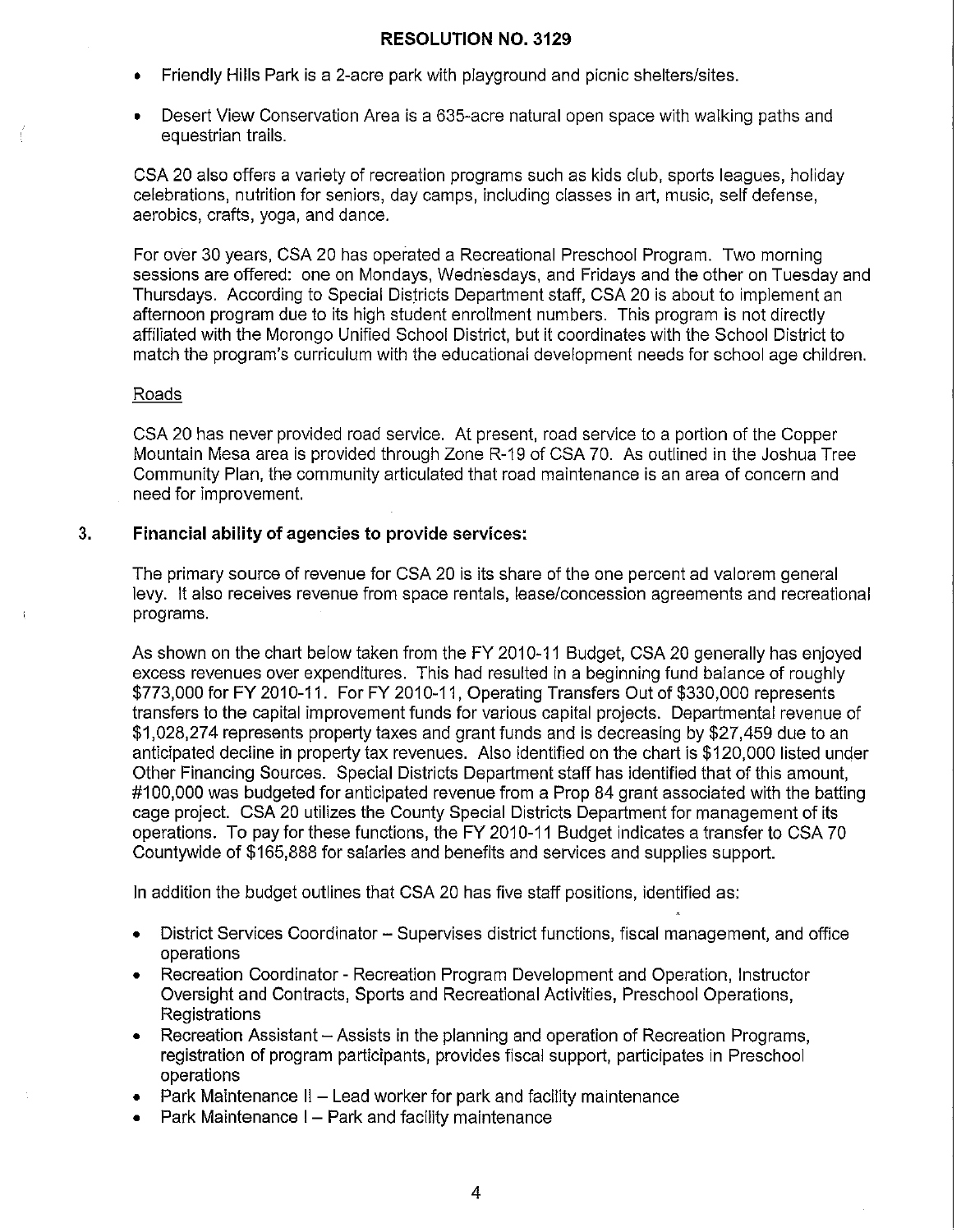Of the services and supplies category shown below for Fiscal Year 2010-11, approximately \$38.740 is associated with the cost for operation of the 298 streetlights (\$130 per year per light based upon a recent billing statement). The balance of this category fund professional services for recreation programs, equipment leases and vehicle charges.

|                                | 2006-07<br>Actual | 2007-08<br>Actual | 2008-09<br>Actual | 2009-10<br>Estimate      | 2009-10<br><b>Adopted</b><br><b>Budget</b> | 2010-11<br>Recommended<br><b>Budget</b> |
|--------------------------------|-------------------|-------------------|-------------------|--------------------------|--------------------------------------------|-----------------------------------------|
| Appropriation                  |                   |                   |                   |                          |                                            |                                         |
| Salaries and Benefits          | 232.009           | 240.382           | 300,247           | 326.039                  | 391.204                                    | 385:514                                 |
| Services and Supplies          | 150,505           | 172,609           | 245.908           | 321,681                  | 327,773                                    | 373.110.                                |
| Central Computer               | 584               | 2,461             | 2.700             | 2.521                    | 2.521                                      | 3.724                                   |
| Travel                         |                   |                   | 179               | 2,000                    |                                            | 5.000.                                  |
| Land and Improvements          |                   |                   | 19,050            |                          | 100,000                                    | 50.000                                  |
| Equipment                      |                   |                   | 23.895            |                          |                                            |                                         |
| Transfers                      | 503,675           | 605,936           | 195,170           | 166,241                  | 166,741                                    | 165,888                                 |
| Contingencies                  |                   |                   |                   |                          | 475,008                                    | 522,994                                 |
| Total Exp Authority            | 887.573           | 1,021,388         | 787, 149          | 818.482                  | 1.463.247                                  | 1506230                                 |
| Reimbursements                 |                   |                   |                   |                          | (35,000)                                   | (35,000)                                |
| <b>Total Appropriation</b>     | 887.573           | 1,021,388         | 787,149           | 818,482                  | 1.428.247                                  | 1.471.230                               |
| <b>Operating Transfers Out</b> |                   |                   | 195,000           | 40.000                   | 305,000                                    | 330,000                                 |
| <b>Total Requirements</b>      | 887.573           | 1,021,386         | 982,149           | 858,482                  | 1,733.247                                  | 1,801,230                               |
| Departmental Revenue           |                   |                   |                   |                          |                                            |                                         |
| Taxes                          | 1,105,593         | 1.059.984         | 853.494           | 683.734                  | 738.733                                    | 683.734                                 |
| Use Of Money and Prop          | 30,949            | 59,778            | 53.152            | 48,318                   | 42,500                                     | 37.140                                  |
| State, Fed or Gov't Aid        |                   |                   |                   | 180,000                  | 75.000                                     |                                         |
| <b>Current Services</b>        | 36,238            | 40,135            | 14.255            | 13,669                   | 97.000                                     | 24,000                                  |
| Other Revenue                  | 18,604            | 5,213             | 34,277            | 27.762                   | 102.500                                    | 163,400                                 |
| <b>Other Financing Sources</b> |                   |                   |                   |                          |                                            | 120.000                                 |
| <b>Total Revenue</b>           | 1,191.584         | 1.165.110         | 955,178           | 953,483                  | 1:055:733                                  | 1.028.274                               |
| Operating Transfers In         |                   | 625               | 8,389             | 441                      |                                            |                                         |
| Total Financing Sources        | 1,191,584         | 1,165,735         | 963,567           | 953,924                  | 1,055,733                                  | 1,028,274                               |
|                                |                   |                   |                   | <b>Fund Balance</b>      | 677.514                                    | 772.956                                 |
|                                |                   |                   |                   | <b>Budgeted Staffing</b> |                                            | 5.                                      |

## **CSA 20 Financial Activity - Operational Fund**

The FY 2010-11 Budget identifies a beginning capital improvement program reserve fund balance of \$26,628 for a Community Center room partition and Sunburst Park batting cage with the transfer of \$330,000 for FY 2010-11 to fund these improvements.

### Appropriation Limit

An appropriation limit is required by Article XIIIB of the State Constitution and limits the expenditure of the proceeds of taxes. By action taken on June 28, 2010 the Board of Supervisors of the County of San Bernardino established the preliminary appropriation limit for CSA 20 at \$ 3,930,948.

#### 4. Status of, and opportunities for, shared facilities:

The Special Districts Department consolidates the administrative operations and facilities for county service areas (and zones of CSAs) under the auspices of CSA 70.

### Accountability for community service needs, including governmental structure and 5. operational efficiencies:

### Local Government Structure and Community Service Needs

CSA 20 is governed by the County Board of Supervisors and administered by the County Special Districts Department; it is within the political boundaries of the Third Supervisorial District. CSA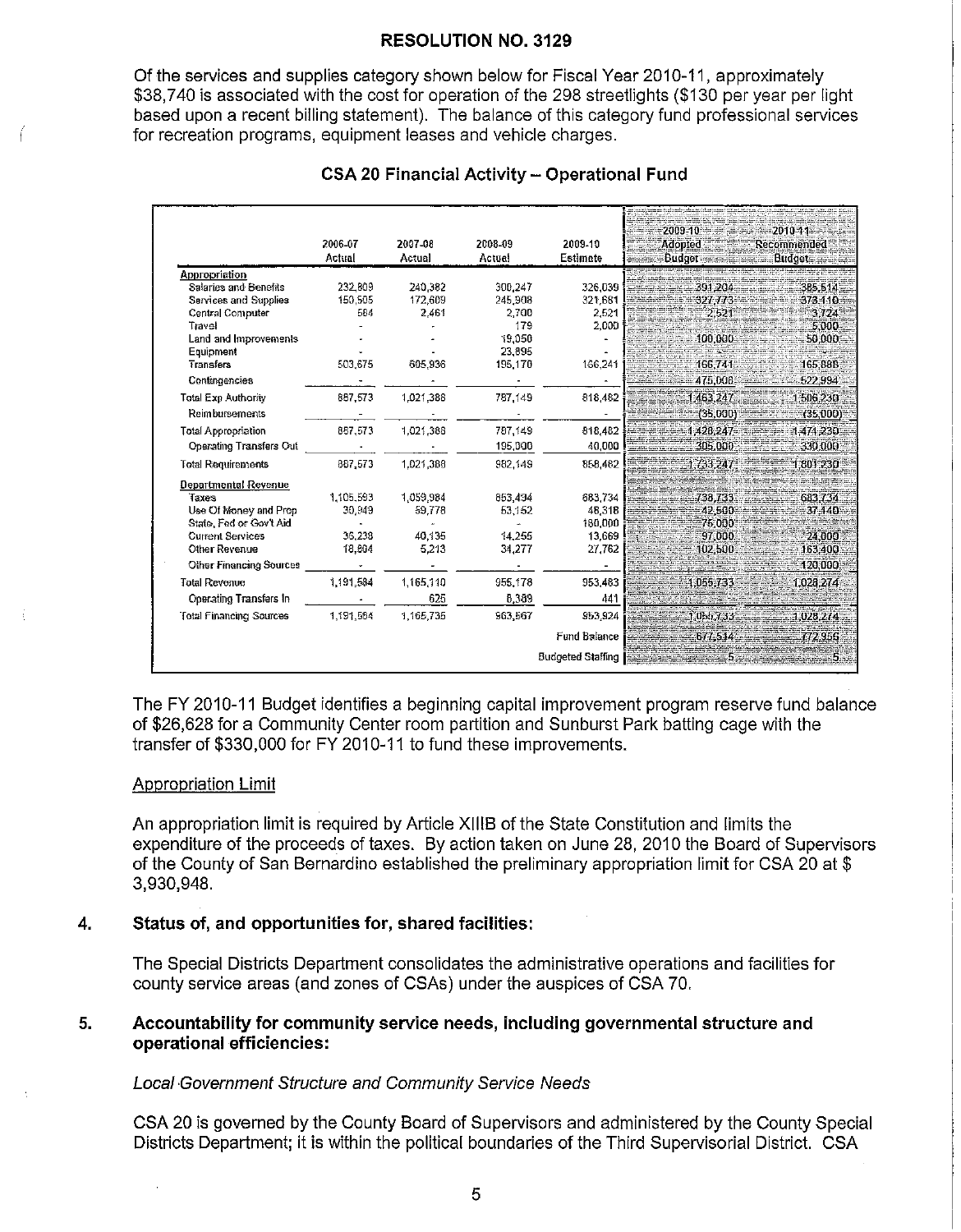20's budget is prepared as a part of the County Special Districts Department's annual budgeting process. CSA 20's annual budget is presented to the County Administrative Office and Board of Supervisors for review and approval.

CSA 20 has a municipal advisory council (MAC), authorized under Government Code Section 31010, that meets each month at the community building. MAC members are appointed by the Third District Supervisor and must reside within CSA 20. Issues and concerns regarding CSA 20's services are placed on the monthly MAC agendas. At these meetings, Special Districts Department staff and community members have the opportunity to address the issues.

### Operational Efficiency

As a mechanism to control costs, the County of San Bernardino Special Districts Department has consolidated many of the administrative and technical functions necessary to manage the various services provided under CSA 70. Therefore, CSA 20 pays for a proportional share of salaries and benefits costs necessary to serve it for overall management and pays a proportional cost of the administrative functions of the County Special Districts Department. One regional manager oversees all streetlighting districts and another oversees all of the park districts. In the case for CSA 20, the regional manager for streetlighting districts oversee the streetlighting function for CSA 20 and the regional manager for park districts oversee CSA 20's park and recreation function and supervises CSA 20 employees.

### Government Structure Options

While the discussion of some government structure options may be theoretical, a service review should address possible options. Special Districts Department staff in preparing the service review indicated that there were no consolidations or other structure options available for the operation of CSA 20. However, LAFCO has identified a number of possible options for future consideration:

- 1. Reorganization of Joshua Basin Water District and CSA 20 into a single multi-function entity:
	- Consolidation of JBWD and CSA 20 with CSA 20 as Successor Agency. As a county service area, CSA 20 could provide water service to the community through assumption of the water service provided by Joshua Basin Water District as well as other services the community may desire. LAFCO is not aware of any community interest in this option which would eliminate local control of service delivery (water). The option of Joshua Basin Water District as the successor is not possible as it cannot provide streetlighting services under its parent act.
	- Consolidation of JBWD and CSA 20 through Formation of a Community Services District. The option of forming an independent single, multi-purpose special district, through reorganization of the existing service providers, is a preferred form of government that is feasible for the Joshua Tree community. The agencies within the community could be reorganized into a community services district (CSD), which would assume the responsibility for providing the services provided by the agencies proposed to be reorganized (Joshua Basin Water District and CSA 20 and possibly others). The new CSD would assume the responsibilities and all functions, obligations, assets, liabilities, and equipment of the agencies that are to be reorganized. This scenario would provide for an efficient service delivery pattern for the full range of services available within the community through a single agency. Formation of a CSD could also include the detachment of Joshua Tree portion of CSA 70 R-19 with the CSD assuming responsibility for road service.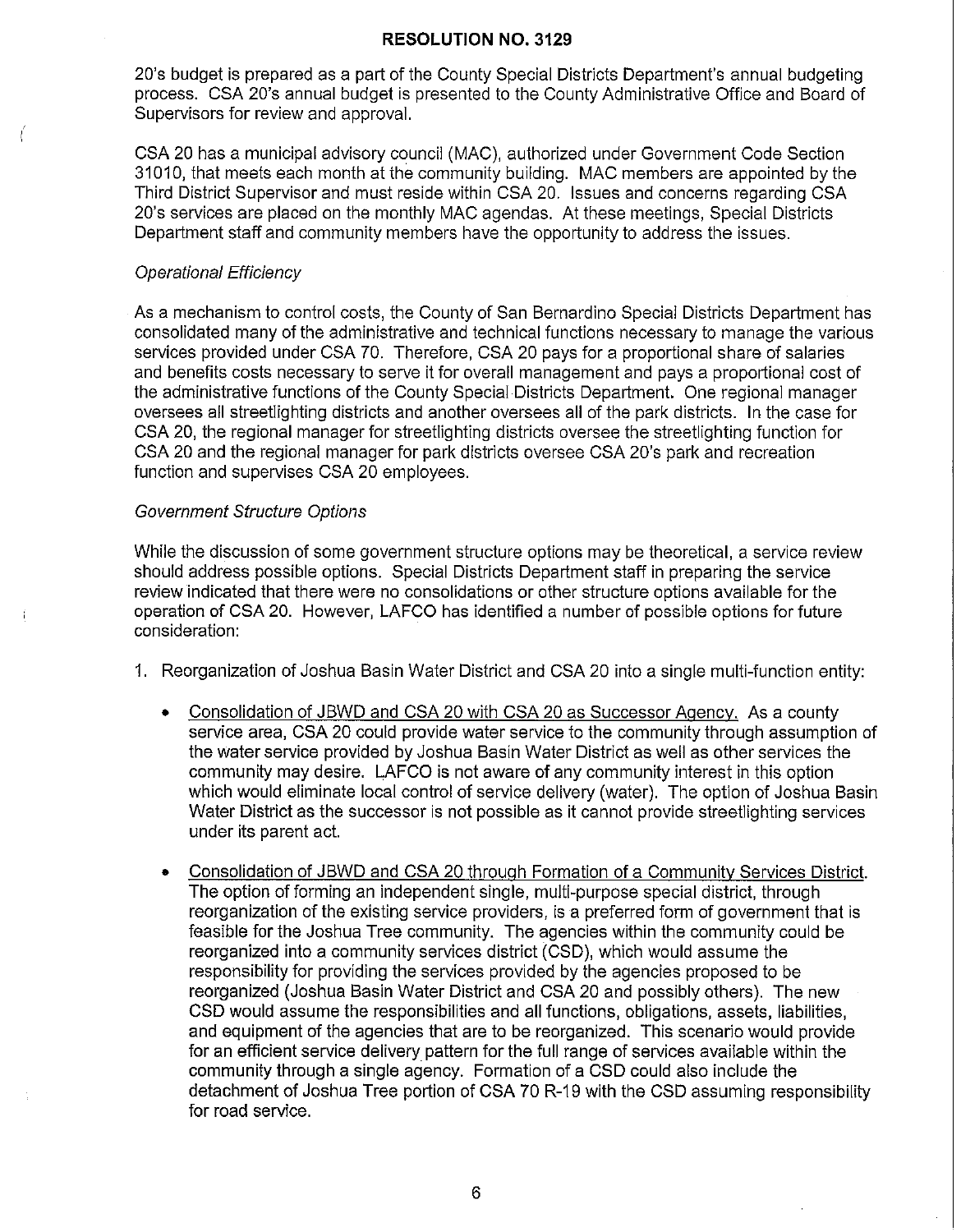The preamble to CSD law, states that a CSD can be one of four mechanisms for governance for a community. They are outlines as:

"... (1) A permanent form of governance that can provide locally adequate levels of public facilities and services.

(2) An effective form of governance for combining two or more special districts that serve overlapping or adjacent territory into a multifunction special district.

(3) A form of governance that can serve as an alternative to the incorporation of a new city.

(4) A transitional form of governance as the community approaches cityhood.

For San Bernardino LAFCO, the establishment of Community Services District has been used to establish independent government structures that allow for the fostering and nurturing of communities for a future incorporation, maintaining their separate identity. With the support of the Joshua Tree community such a entity could be achieved for the area. The establishment of the community designation for Joshua Tree is a potential first step in this process.

- 2. Expansion of boundaries (through annexation) to serve adjacent territory. Should the sphere of influence area outside of CSA 20 desire streetlighting or park service through the location of facilities within the area, one option would be to expand its boundaries through annexation. Theoretically, CSA 20 could receive a share of the general levy from a potential annexation; however, existing County policy related to annexations does not provide for a transfer of a share of the general levy to annexing special districts. Existing County policy is to transfer the share of property tax revenues generated by detaching special districts for service. Outside of a general levy transfer, any additional special tax or charge would be subject to the requirements of Prop 218.
- 3. Maintenance of the status quo. At this time, CSA 20, landowners, or residents have not formally expressed interest in any of the options outlined above. Maintenance of the existing organizational structure would maintain the delivery of streetlighting and/or park and recreation within CSA 20 with no additional services to be provided. Since CSA 20 has never provided road services in the past, LAFCO is recommending that the Roads function for CSA 20 be removed through proceedings initiated by the County Board of Supervisors.

With no expression of interest for a change in government structure at this time, LAFCO is not recommending any changes or conditions be placed upon CSA 20 at this time.

**WHEREAS,** the following determinations are made in conformance with Government Code Section 56425 and local Commission policy:

### **1. Present and Planned Uses:**

Both RL (Rural Living, 2.5 acre lot size) and RL-5 (Rural Living, five acre lot size) make up majority of the residential land use for the area (approximately 74% of the total land area). The second and third most prominent land use districts within the plan area are Resource Conservation (RC) and Single Residential (RS), which make up approximately 12% and 10% of the total land area, respectively. The Joshua Tree Community Plan area also contains Resource Conservation (approximately 12%), Single Residential (approximately 10%), and other land uses such as Multiple Residential, Community Industrial, Institutional, and several commercial land use districts that make up a small percentage of the total plan area. The majority of the commercial and industrial land use districts are concentrated along Highway 62 in the southwestern portion of the plan area.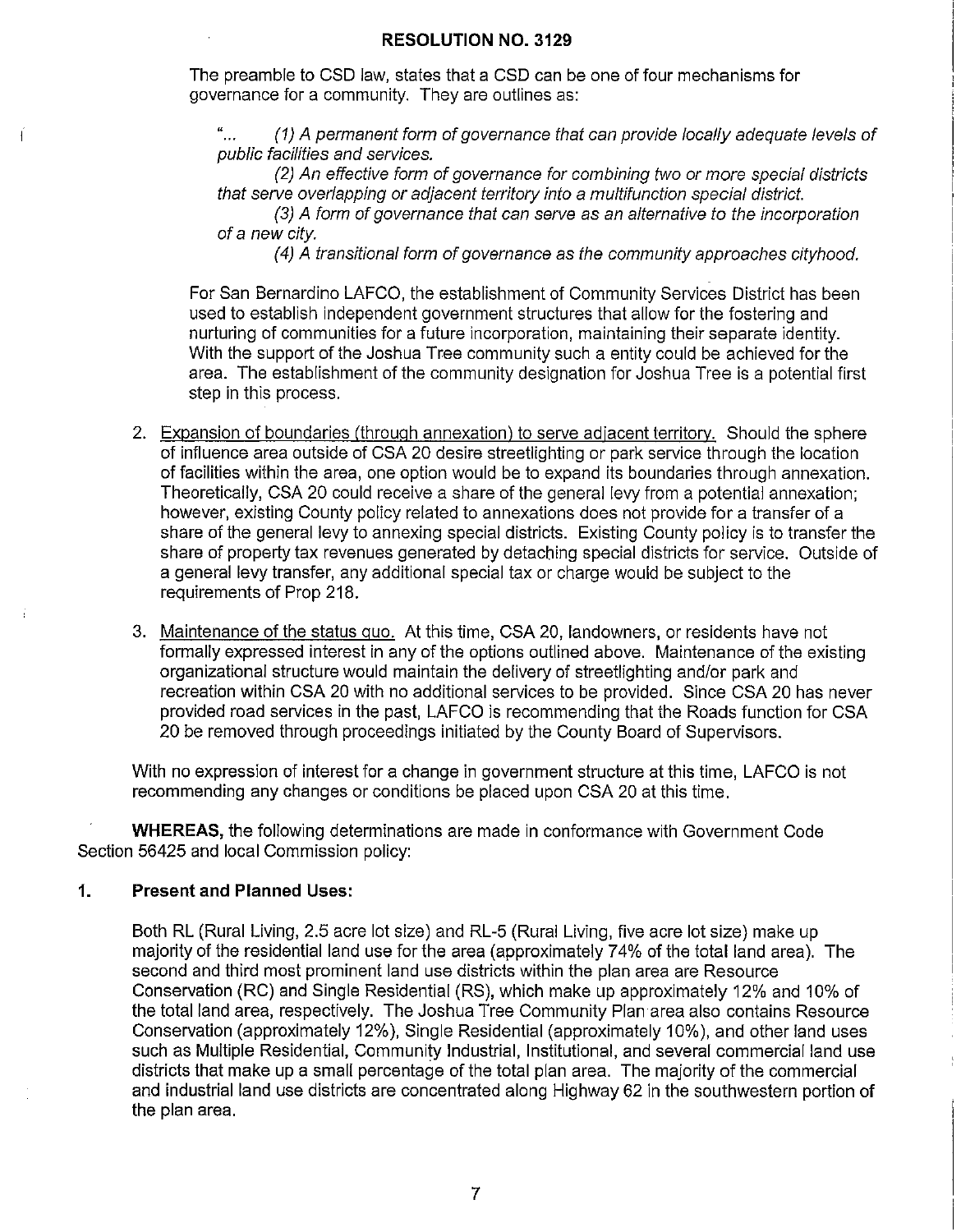The additional 5.25 square miles to the northwest (within the Homestead Valley Community Plan area) primarily also has a County land use designation of Rural Living ( one unit to 2.5 acres). Roughly 320 acres within the expansion area, where a portion of the Landers Landfill is located, has a land use designation of Industrial.

### **2. Present and Probable Need for Public Facilities and Services:**

CSA 20 currently provides streetlighting services within its boundaries and operates 298 streetlights. LAFCO has identified that at least five of the streetlights are outside CSA 20's boundary and sphere of influence. Currently, CSA 20 meets the service needs of those within its boundaries. The future need for streetlights may increase with population growth; however, any additional streetlighting will have limitations based on the type of development and the restrictions set by the County's Night Sky ordinance for the Joshua Tree community. Four of the lights outside the boundary of CSA 20 are within the City of Twentynine Palms and need to be transferred to that City for operation. The remaining light is within the unincorporated area and there is no existing streetlight provider for the area; therefore, the option would be to cease operation of the light.

CSA 20 maintains and operates four parks: 1) Sunburst Park, a 20-acre site with a community center, ball fields, playgrounds, water play area, skateboard park, basketball court, tennis and racquetball facilities, picnic shelters/sites; 2) Community Park, a 5-acre park with a preschool/community center building, basketball court, picnic shelters/sites; 3) Friendly Hills Park, a 2-acre park with playground and picnic shelters/sites; and 4) Desert View Conservation Area, a 635-acre natural open space with walking paths and equestrian trails. CSA 20 is in the process of applying for Prop 84 grant funding through the State of California Department of Parks and Recreation (under its Nature Education Facilities Program) for the Desert View Conservation Area Project. The project includes installation of various informational kiosks, parking facilities, and other recreational facilities.

CSA 20 has never provided road service and has no plans to actively pursue this service. At present, road service within a portion of the Copper Mountain Mesa area is provided through Zone R-19 of CSA 70.

### **3. Present Capacity of Public Facilities and Adequacy of Public Services:**

CSA 20 provides streetlighting within its boundaries and adequately serves the area. Revenues are generally adequate to support the current streetlighting activities. However, with electricity costs rising and property tax revenues remaining level or slightly reduced due economic conditions, the choice for the County to sustain this service would be to evaluate the location of lights and turn off those deemed of lesser priority. However, for those lights outside the boundaries CSA 20 the options are: 1) transfer the four lights currently located within the City of Twentynine Palms over to the City; and then for the remaining single light either 2) turn it over to the residents since their property taxes do not support the service, or 3) turn it off.

CSA 20 maintains and operates four park sites: Sunburst Park, Community Park, Friendly Hills Park, and the Desert View Conservation Area. These park facilities, including the recreational programs offered by CSA 20, are adequate for the Joshua Tree community. CSA 20 has implemented a number of CIP projects for its park facilities (i.e. irrigation systems, ADA compliance projects, facility renovations and/or retrofits, etc.) and are now in the process of applying for additional grant funding for its Desert View Conservation Area Project.

### **4. Social and Economic Communities of Interest:**

The social and economic communities of interest are the Morongo Unified School District, the properties and residents within the Joshua Tree community as defined by the Community Plan and service providers, and the commercial activity along Twentynine Palms Highway. Other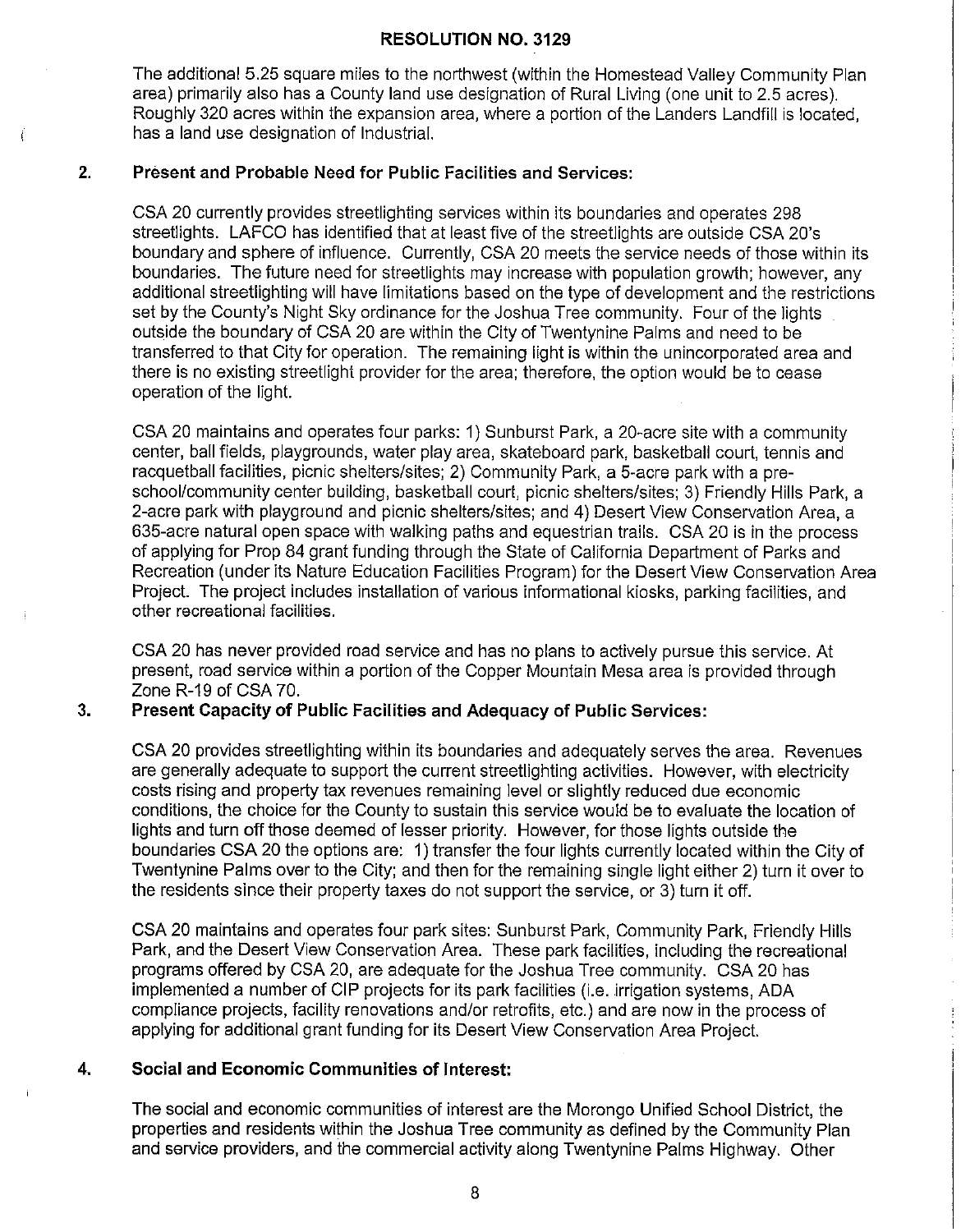economic communities of interest are the neighboring Joshua Tree National Park and the Twentynine Palms Marine Corps Air Ground Combat Center.

### **5. Additional Determinations**

- As required by State Law notice of the hearing was provided through publication in a newspaper of general circulation, The Sun. Individual notice was not provided as allowed under Government Code Section 56157 as such mailing would include more than 1,000 individual notices. As outlined in Commission Policy #27, in-lieu of individual notice the notice of hearing publication was provided through an eighth page legal ad.
- As required by State law, individual notification was provided to affected and interested agencies, County departments, and those agencies and individuals requesting mailed notice.
- Comments from landowners/registered voters and any affected agency have been reviewed and considered by the Commission in making its determinations.

**WHEREAS,** pursuant to the provisions of Government Code Section 56425(i) the range of services provided by County Service Area 20 shall be limited to the following:

| <b>FUNCTIONS</b>    | <b>SERVICES</b>                    |
|---------------------|------------------------------------|
| Streetlighting      | Streetlighting                     |
| Park and Recreation | Development, operation, recreation |
| Roads               | Street improvement, curbs, gutters |

Special Districts Department has identified that CSA 20 has not utilized its Roads function and agrees that the Road function and services should be removed. Government Code Section 25213.6 (County Service Area Law) permits the Board of Supervisors through adoption of a resolution to divest a county service area of the authority to provide a service if the proposed divesture would not require another public agency other than the county to provide a new or higher level of service or facilities. As a result of CSA 20 not utilizing its Roads function:

- The Commission requests the County to take action to divest CSA 20 of its Roads function and file the appropriate resolution with the Commission; and,
- Directs staff to update the Rules and Regulations of the Local Agency Formation Commission of San Bernardino County Affecting Functions and Services of Special Districts upon receipt of the County resolution divesting CSA 20 of its Roads function.

**WHEREAS,** having reviewed and considered the findings as outlined above, the Commission determines to expand County Service Area 20's sphere of influence by approximately 5.25 square miles and affirms the balance of its existing sphere of influence.

**NOW, THEREFORE, BE IT RESOLVED** by the Local Agency Formation Commission of the County of San Bernardino, State of California, that this Commission shall consider this to be the sphere of influence for County Service Area 20; it being fully understood that establishment of such a sphere of influence is a policy declaration of this Commission based on existing facts and circumstances which, although not readily changed, may be subject to review and change in the event a future significant change of circumstances so warrants;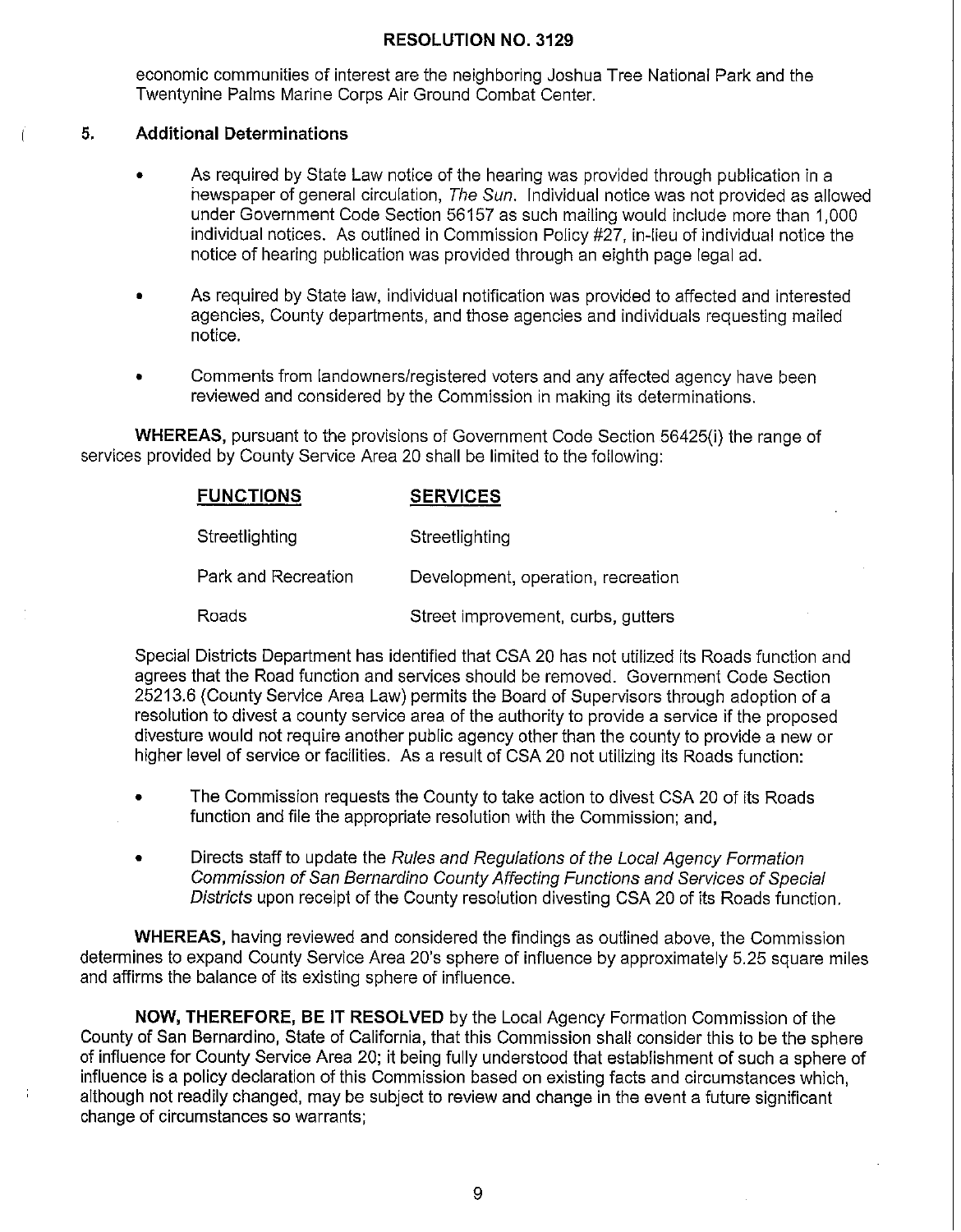**BE IT FURTHER RESOLVED** that the Local Agency Formation Commission of the County of San Bernardino, State of California, does hereby determine that County Service Area 20 shall indemnify, defend, and hold harmless the Local Agency Formation Commission of the County of San Bernardino from any legal expense, legal action, or judgment arising out of the Commission's affirmation of the sphere of influence, including any reimbursement of legal fees and costs incurred by the Commission.

**THIS ACTION APPROVED AND ADOPTED by the Local Agency Formation Commission of the County of San Bernardino by the following vote:** 

| AYES:        | <b>COMMISSIONERS:</b>      | Bagley, Cox, Curatalo, Derry, Mitzelfelt,<br><b>Coleman, Williams</b> |  |  |  |
|--------------|----------------------------|-----------------------------------------------------------------------|--|--|--|
| <b>NOES:</b> | <b>COMMISSIONERS: None</b> |                                                                       |  |  |  |
| ABSENT:      |                            | COMMISSIONERS: McCallon (Williams voting in his stead)                |  |  |  |
|              |                            |                                                                       |  |  |  |

**STATE OF CALIFORNIA** )

) **ss. COUNTY OF SAN BERNARDINO** )

I, **KATHLEEN ROLLINGS-McDONALD, Executive Officer of the Local Agency Formation Commission of the County of San Bernardino, California, do hereby certify this record to be a full, true, and correct copy of the action taken by said Commission, by vote of the members present, as the same appears in the Official Minutes of said Commission at its meeting of January 19, 2011.** 

**DATED: January 20, 2011** 

HLEEN ROLLIÑGS-McDOI **Executive Officer**